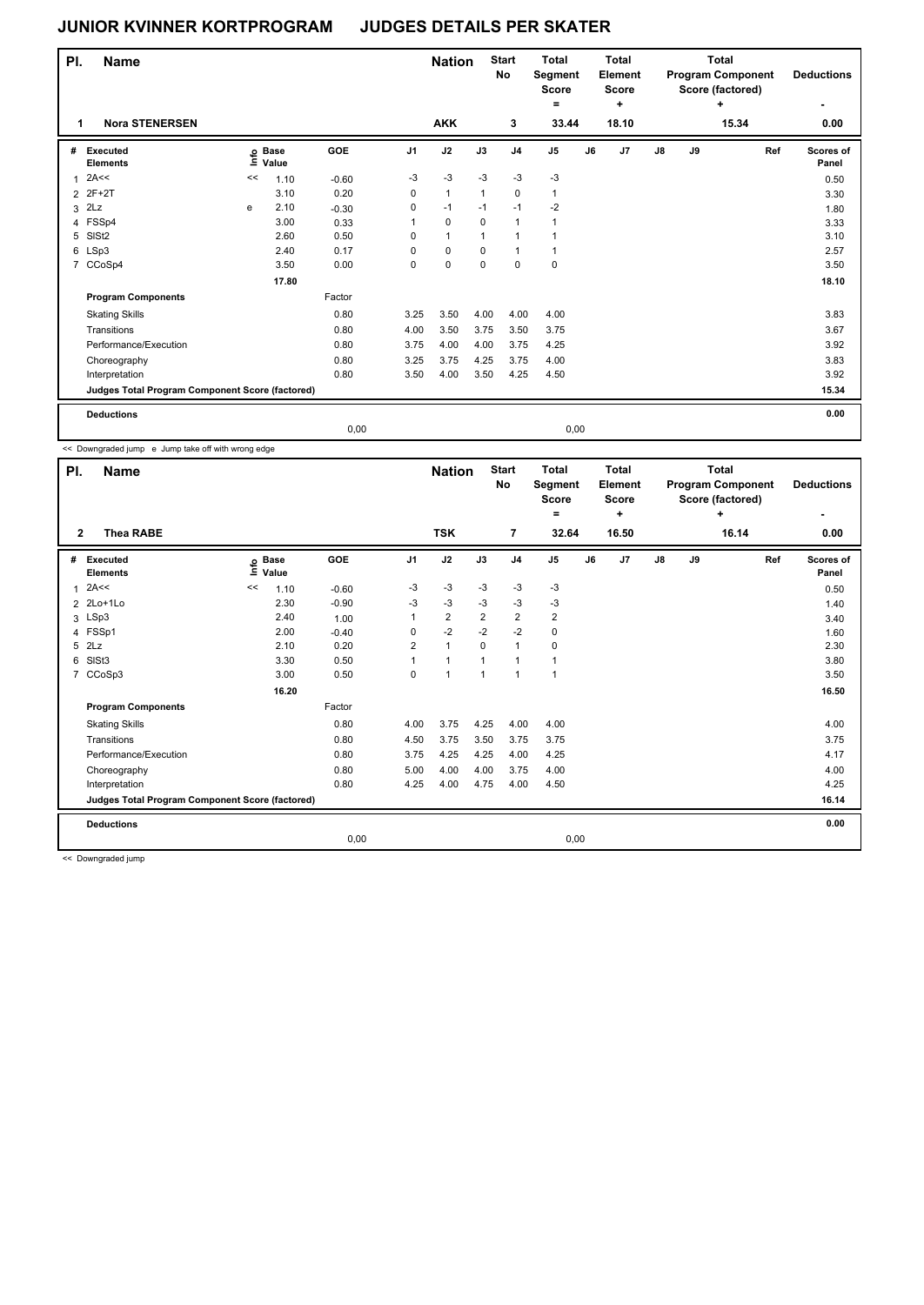| PI.          | <b>Name</b>                                     |         |                            |         |          | <b>Nation</b> |                | <b>Start</b><br>No | Total<br>Segment<br><b>Score</b><br>Ξ. |    | Total<br>Element<br><b>Score</b><br>٠ |    |    | Total<br><b>Program Component</b><br>Score (factored)<br>٠ | <b>Deductions</b>  |
|--------------|-------------------------------------------------|---------|----------------------------|---------|----------|---------------|----------------|--------------------|----------------------------------------|----|---------------------------------------|----|----|------------------------------------------------------------|--------------------|
| 3            | <b>Jemima RASMUSS</b>                           |         |                            |         |          | <b>AKK</b>    |                | 1                  | 30.74                                  |    | 15.68                                 |    |    | 15.06                                                      | 0.00               |
| #            | Executed<br><b>Elements</b>                     |         | e Base<br>≡ Value<br>Value | GOE     | J1       | J2            | J3             | J <sub>4</sub>     | J <sub>5</sub>                         | J6 | J <sub>7</sub>                        | J8 | J9 | Ref                                                        | Scores of<br>Panel |
| $\mathbf{1}$ | 2A<                                             | $\,<\,$ | 2.30                       | $-1.33$ | $-3$     | $-2$          | $-3$           | $-2$               | $-3$                                   |    |                                       |    |    |                                                            | 0.97               |
|              | 2 2Lo+COMBO                                     |         | 1.80                       | $-0.90$ | -3       | $-3$          | $-3$           | $-3$               | $-3$                                   |    |                                       |    |    |                                                            | 0.90               |
|              | 3 FSSp4                                         |         | 3.00                       | 0.17    | $\Omega$ | $\mathbf 0$   | $\Omega$       | 1                  | $\mathbf{1}$                           |    |                                       |    |    |                                                            | 3.17               |
|              | 4 LSp2                                          |         | 1.90                       | 0.17    | 0        | 0             | 0              | 1                  | 1                                      |    |                                       |    |    |                                                            | 2.07               |
| 5            | SIS <sub>t2</sub>                               |         | 2.60                       | 0.50    | 1        | $\mathbf{1}$  | $\overline{2}$ | $\mathbf{1}$       | 1                                      |    |                                       |    |    |                                                            | 3.10               |
| 6            | 2Lz                                             |         | 2.10                       | $-0.30$ | 0        | $-1$          | $-1$           | $-1$               | $-1$                                   |    |                                       |    |    |                                                            | 1.80               |
|              | 7 CCoSp4                                        |         | 3.50                       | 0.17    | 0        | 0             | 0              | 1                  | $\mathbf{1}$                           |    |                                       |    |    |                                                            | 3.67               |
|              |                                                 |         | 17.20                      |         |          |               |                |                    |                                        |    |                                       |    |    |                                                            | 15.68              |
|              | <b>Program Components</b>                       |         |                            | Factor  |          |               |                |                    |                                        |    |                                       |    |    |                                                            |                    |
|              | <b>Skating Skills</b>                           |         |                            | 0.80    | 3.50     | 3.75          | 4.25           | 3.50               | 4.00                                   |    |                                       |    |    |                                                            | 3.75               |
|              | Transitions                                     |         |                            | 0.80    | 4.00     | 3.25          | 4.75           | 3.00               | 4.00                                   |    |                                       |    |    |                                                            | 3.75               |
|              | Performance/Execution                           |         |                            | 0.80    | 3.75     | 3.50          | 4.00           | 3.25               | 3.75                                   |    |                                       |    |    |                                                            | 3.67               |
|              | Choreography                                    |         |                            | 0.80    | 4.25     | 3.50          | 4.50           | 3.50               | 3.75                                   |    |                                       |    |    |                                                            | 3.83               |
|              | Interpretation                                  |         |                            | 0.80    | 3.75     | 3.50          | 4.25           | 3.50               | 4.50                                   |    |                                       |    |    |                                                            | 3.83               |
|              | Judges Total Program Component Score (factored) |         |                            |         |          |               |                |                    |                                        |    |                                       |    |    |                                                            | 15.06              |
|              | <b>Deductions</b>                               |         |                            |         |          |               |                |                    |                                        |    |                                       |    |    |                                                            | 0.00               |
|              |                                                 |         |                            | 0,00    |          |               |                |                    | 0,00                                   |    |                                       |    |    |                                                            |                    |

< Under-rotated jump

| PI.            | <b>Name</b>                                     |   |                   |         |                | <b>Nation</b> |                | <b>Start</b><br>No | <b>Total</b><br>Segment<br><b>Score</b> |    | <b>Total</b><br>Element<br><b>Score</b> |    |    | <b>Total</b><br><b>Program Component</b><br>Score (factored) | <b>Deductions</b>  |
|----------------|-------------------------------------------------|---|-------------------|---------|----------------|---------------|----------------|--------------------|-----------------------------------------|----|-----------------------------------------|----|----|--------------------------------------------------------------|--------------------|
|                |                                                 |   |                   |         |                |               |                |                    | Ξ.                                      |    | ٠                                       |    |    | $\ddot{}$                                                    |                    |
| 4              | <b>Cecilie MELING</b>                           |   |                   |         |                | <b>BKK</b>    |                | 5                  | 30.69                                   |    | 16.63                                   |    |    | 14.06                                                        | 0.00               |
| #              | Executed<br><b>Elements</b>                     |   | e Base<br>⊆ Value | GOE     | J <sub>1</sub> | J2            | J3             | J <sub>4</sub>     | J <sub>5</sub>                          | J6 | J7                                      | J8 | J9 | Ref                                                          | Scores of<br>Panel |
| 1              | 1A                                              |   | 1.10              | $-0.60$ | $-3$           | $-3$          | $-3$           | $-3$               | $-3$                                    |    |                                         |    |    |                                                              | 0.50               |
| $\overline{2}$ | 2Lz                                             |   | 2.10              | $-0.50$ | $-2$           | $-1$          | $-2$           | $-1$               | $-2$                                    |    |                                         |    |    |                                                              | 1.60               |
| 3              | FSSp4                                           |   | 3.00              | 0.33    | 1              | $\mathbf{1}$  | $\mathbf 0$    | $\mathbf 0$        | $\mathbf{1}$                            |    |                                         |    |    |                                                              | 3.33               |
| 4              | 2F+2T                                           | е | 3.10              | $-0.30$ | $-1$           | $-1$          | $-1$           | $-1$               | -2                                      |    |                                         |    |    |                                                              | 2.80               |
|                | 5 LSp2                                          |   | 1.90              | $-0.10$ | $-1$           | 0             | $-1$           | $\overline{1}$     | 0                                       |    |                                         |    |    |                                                              | 1.80               |
| 6              | SISt <sub>2</sub>                               |   | 2.60              | 0.00    | 0              | $\mathbf 0$   | $\overline{1}$ | $\mathbf 0$        | 0                                       |    |                                         |    |    |                                                              | 2.60               |
| $\overline{7}$ | CCoSp4                                          |   | 3.50              | 0.50    | 1              | $\mathbf{1}$  | 1              | $\overline{1}$     | 1                                       |    |                                         |    |    |                                                              | 4.00               |
|                |                                                 |   | 17.30             |         |                |               |                |                    |                                         |    |                                         |    |    |                                                              | 16.63              |
|                | <b>Program Components</b>                       |   |                   | Factor  |                |               |                |                    |                                         |    |                                         |    |    |                                                              |                    |
|                | <b>Skating Skills</b>                           |   |                   | 0.80    | 3.00           | 3.75          | 3.75           | 3.50               | 3.75                                    |    |                                         |    |    |                                                              | 3.67               |
|                | Transitions                                     |   |                   | 0.80    | 2.25           | 3.75          | 2.75           | 3.00               | 3.50                                    |    |                                         |    |    |                                                              | 3.08               |
|                | Performance/Execution                           |   |                   | 0.80    | 3.50           | 4.00          | 3.50           | 3.25               | 3.50                                    |    |                                         |    |    |                                                              | 3.50               |
|                | Choreography                                    |   |                   | 0.80    | 3.50           | 3.75          | 3.50           | 3.25               | 4.00                                    |    |                                         |    |    |                                                              | 3.58               |
|                | Interpretation                                  |   |                   | 0.80    | 4.00           | 3.75          | 3.25           | 3.50               | 4.00                                    |    |                                         |    |    |                                                              | 3.75               |
|                | Judges Total Program Component Score (factored) |   |                   |         |                |               |                |                    |                                         |    |                                         |    |    |                                                              | 14.06              |
|                | <b>Deductions</b>                               |   |                   |         |                |               |                |                    |                                         |    |                                         |    |    |                                                              | 0.00               |
|                |                                                 |   |                   | 0,00    |                |               |                |                    | 0,00                                    |    |                                         |    |    |                                                              |                    |

e Jump take off with wrong edge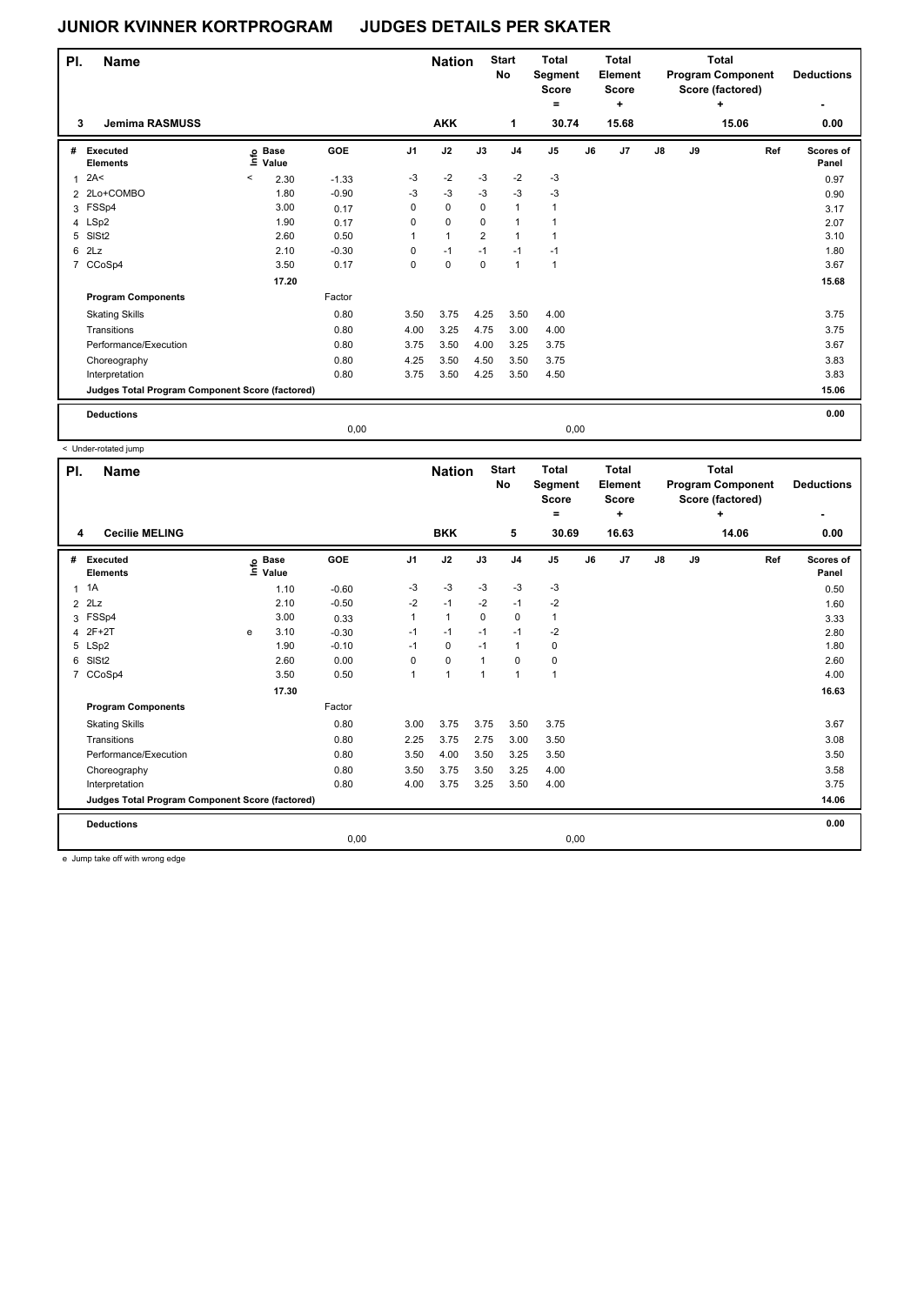| PI. | <b>Name</b>                                     |    |                      |                   |                | <b>Nation</b> |              | <b>Start</b><br>No | <b>Total</b><br>Segment<br><b>Score</b><br>Ξ. |    | <b>Total</b><br>Element<br>Score<br>÷ |    |    | <b>Total</b><br><b>Program Component</b><br>Score (factored)<br>٠ | <b>Deductions</b>  |
|-----|-------------------------------------------------|----|----------------------|-------------------|----------------|---------------|--------------|--------------------|-----------------------------------------------|----|---------------------------------------|----|----|-------------------------------------------------------------------|--------------------|
| 5   | <b>Heidi LILLESÆTER</b>                         |    |                      |                   |                | SIL           |              | 6                  | 30.38                                         |    | 17.16                                 |    |    | 14.22                                                             | 1.00               |
| #   | Executed<br><b>Elements</b>                     | ۴ô | <b>Base</b><br>Value | GOE               | J1             | J2            | J3           | J <sub>4</sub>     | J <sub>5</sub>                                | J6 | J7                                    | J8 | J9 | Ref                                                               | Scores of<br>Panel |
| 1   | 3S<<+COMBO                                      | << | 1.30                 | $-0.60$           | $-3$           | $-3$          | $-3$         | $-3$               | -3                                            |    |                                       |    |    |                                                                   | 0.70               |
|     | 2 2A                                            |    | 3.30                 | $-1.50$           | $-3$           | $-3$          | $-3$         | $-3$               | $-3$                                          |    |                                       |    |    |                                                                   | 1.80               |
| 3   | CCoSp4                                          |    | 3.50                 | 0.00              | $\Omega$       | $\mathbf 0$   | 0            | 0                  | $\mathbf{1}$                                  |    |                                       |    |    |                                                                   | 3.50               |
| 4   | 2Lz                                             | e  | 2.10                 | $-0.30$           | 0              | 0             | $-1$         | $-2$               | $-2$                                          |    |                                       |    |    |                                                                   | 1.80               |
| 5   | SISt <sub>3</sub>                               |    | 3.30                 | 0.33              |                | 0             | $\mathbf{1}$ | 0                  | $\mathbf{1}$                                  |    |                                       |    |    |                                                                   | 3.63               |
| 6   | FSSp4                                           |    | 3.00                 | 0.50              | $\overline{2}$ | $\mathbf{1}$  | 0            | 1                  | 1                                             |    |                                       |    |    |                                                                   | 3.50               |
|     | 7 LSp2                                          |    | 1.90                 | 0.33              | 0              | 0             | 1            | 1                  | 1                                             |    |                                       |    |    |                                                                   | 2.23               |
|     |                                                 |    | 18.40                |                   |                |               |              |                    |                                               |    |                                       |    |    |                                                                   | 17.16              |
|     | <b>Program Components</b>                       |    |                      | Factor            |                |               |              |                    |                                               |    |                                       |    |    |                                                                   |                    |
|     | <b>Skating Skills</b>                           |    |                      | 0.80              | 4.75           | 4.00          | 4.25         | 3.25               | 4.25                                          |    |                                       |    |    |                                                                   | 4.17               |
|     | Transitions                                     |    |                      | 0.80              | 3.75           | 3.75          | 3.00         | 2.50               | 3.50                                          |    |                                       |    |    |                                                                   | 3.42               |
|     | Performance/Execution                           |    |                      | 0.80              | 3.50           | 3.75          | 3.50         | 3.00               | 3.00                                          |    |                                       |    |    |                                                                   | 3.33               |
|     | Choreography                                    |    |                      | 0.80              | 4.00           | 3.75          | 3.25         | 3.00               | 3.25                                          |    |                                       |    |    |                                                                   | 3.42               |
|     | Interpretation                                  |    |                      | 0.80              | 4.25           | 3.50          | 3.25         | 2.75               | 3.50                                          |    |                                       |    |    |                                                                   | 3.42               |
|     | Judges Total Program Component Score (factored) |    |                      |                   |                |               |              |                    |                                               |    |                                       |    |    |                                                                   | 14.22              |
|     | <b>Deductions</b>                               |    |                      | $-1.00$<br>Falls: |                |               |              |                    |                                               |    |                                       |    |    |                                                                   | $-1.00$            |
|     |                                                 |    |                      | 0,00              |                |               |              |                    | 0,00                                          |    |                                       |    |    |                                                                   |                    |

<< Downgraded jump e Jump take off with wrong edge

| PI.            | <b>Name</b>                                     |    |                      |                   |                | <b>Nation</b> |                | <b>Start</b><br><b>No</b> | <b>Total</b><br>Segment<br><b>Score</b><br>۰ |    | <b>Total</b><br>Element<br><b>Score</b><br>÷ |               |    | <b>Total</b><br><b>Program Component</b><br>Score (factored)<br>÷ | <b>Deductions</b>  |
|----------------|-------------------------------------------------|----|----------------------|-------------------|----------------|---------------|----------------|---------------------------|----------------------------------------------|----|----------------------------------------------|---------------|----|-------------------------------------------------------------------|--------------------|
| 6              | <b>Tonje HAGEN</b>                              |    |                      |                   |                | <b>SKK</b>    |                | 11                        | 28.24                                        |    | 16.44                                        |               |    | 12.80                                                             | 1.00               |
| #              | Executed<br><b>Elements</b>                     | ۴۵ | <b>Base</b><br>Value | GOE               | J <sub>1</sub> | J2            | J3             | J <sub>4</sub>            | J <sub>5</sub>                               | J6 | J7                                           | $\mathsf{J}8$ | J9 | Ref                                                               | Scores of<br>Panel |
| 1              | 2A<<                                            | << | 1.10                 | $-0.60$           | $-3$           | $-3$          | $-3$           | $-3$                      | $-3$                                         |    |                                              |               |    |                                                                   | 0.50               |
| $\overline{2}$ | $2F+2T$                                         |    | 3.10                 | 0.00              | 0              | 0             | 0              | 0                         | 0                                            |    |                                              |               |    |                                                                   | 3.10               |
| 3              | FSSp3                                           |    | 2.60                 | 0.17              |                | $\Omega$      | $-1$           | $\Omega$                  | $\blacktriangleleft$                         |    |                                              |               |    |                                                                   | 2.77               |
| 4              | 2Lz                                             |    | 2.10                 | 0.30              |                | $\mathbf{1}$  | $\overline{1}$ | $\mathbf{1}$              | 1                                            |    |                                              |               |    |                                                                   | 2.40               |
| 5              | LSp2                                            |    | 1.90                 | 0.00              | 0              | $\mathbf 0$   | $-1$           | $\mathbf 0$               | $\mathbf{1}$                                 |    |                                              |               |    |                                                                   | 1.90               |
| 6              | SISt <sub>2</sub>                               |    | 2.60                 | 0.17              |                | 0             | 0              | $\mathbf{1}$              | 0                                            |    |                                              |               |    |                                                                   | 2.77               |
| $\overline{7}$ | CCoSp3                                          |    | 3.00                 | 0.00              | 1              | $\mathbf 0$   | $\Omega$       | $\mathbf 0$               | $\mathbf 0$                                  |    |                                              |               |    |                                                                   | 3.00               |
|                |                                                 |    | 16.40                |                   |                |               |                |                           |                                              |    |                                              |               |    |                                                                   | 16.44              |
|                | <b>Program Components</b>                       |    |                      | Factor            |                |               |                |                           |                                              |    |                                              |               |    |                                                                   |                    |
|                | <b>Skating Skills</b>                           |    |                      | 0.80              | 3.25           | 3.75          | 3.50           | 3.25                      | 3.75                                         |    |                                              |               |    |                                                                   | 3.50               |
|                | Transitions                                     |    |                      | 0.80              | 3.50           | 3.25          | 2.75           | 2.75                      | 3.25                                         |    |                                              |               |    |                                                                   | 3.08               |
|                | Performance/Execution                           |    |                      | 0.80              | 4.00           | 3.00          | 3.00           | 3.00                      | 2.75                                         |    |                                              |               |    |                                                                   | 3.00               |
|                | Choreography                                    |    |                      | 0.80              | 4.25           | 3.25          | 2.75           | 3.00                      | 3.25                                         |    |                                              |               |    |                                                                   | 3.17               |
|                | Interpretation                                  |    |                      | 0.80              | 3.50           | 3.50          | 3.00           | 3.00                      | 3.25                                         |    |                                              |               |    |                                                                   | 3.25               |
|                | Judges Total Program Component Score (factored) |    |                      |                   |                |               |                |                           |                                              |    |                                              |               |    |                                                                   | 12.80              |
|                | <b>Deductions</b>                               |    |                      | $-1.00$<br>Falls: |                |               |                |                           |                                              |    |                                              |               |    |                                                                   | $-1.00$            |
|                |                                                 |    |                      | 0,00              |                |               |                |                           | 0,00                                         |    |                                              |               |    |                                                                   |                    |

<< Downgraded jump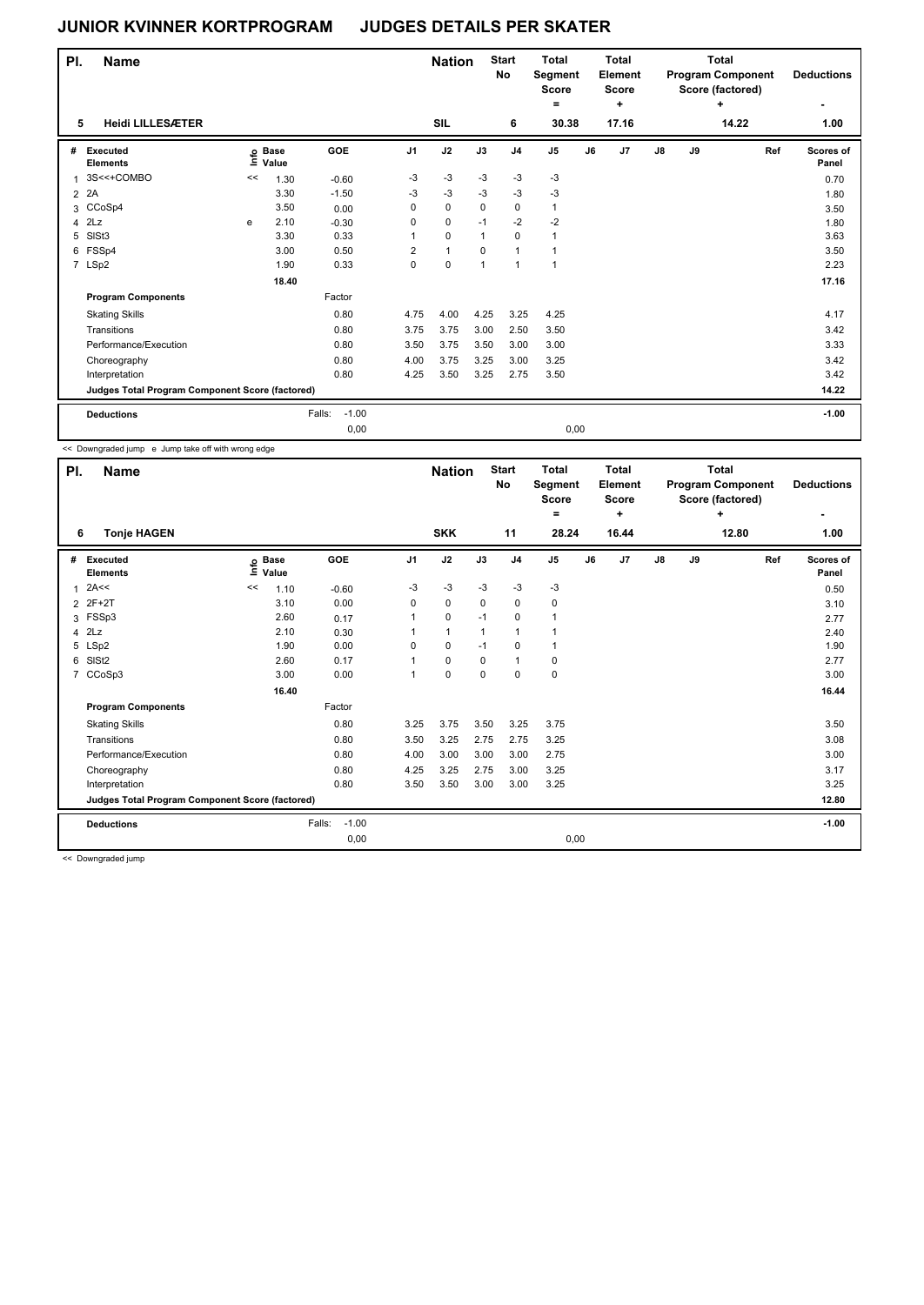| PI. | <b>Name</b>                                     |    |                                  |                   |                | <b>Nation</b> |             | <b>Start</b><br>No | <b>Total</b><br>Segment<br><b>Score</b><br>۰ |    | Total<br>Element<br><b>Score</b><br>٠ |    |    | Total<br><b>Program Component</b><br>Score (factored)<br>٠ | <b>Deductions</b>  |
|-----|-------------------------------------------------|----|----------------------------------|-------------------|----------------|---------------|-------------|--------------------|----------------------------------------------|----|---------------------------------------|----|----|------------------------------------------------------------|--------------------|
| 7   | <b>Maria Kristine OLSEN</b>                     |    |                                  |                   |                | <b>AKK</b>    |             | 9                  | 22.62                                        |    | 12.70                                 |    |    | 10.92                                                      | 1.00               |
| #   | Executed<br><b>Elements</b>                     |    | <b>Base</b><br>e Base<br>⊑ Value | GOE               | J <sub>1</sub> | J2            | J3          | J <sub>4</sub>     | J <sub>5</sub>                               | J6 | J <sub>7</sub>                        | J8 | J9 | Ref                                                        | Scores of<br>Panel |
|     | 2A<<                                            | << | 1.10                             | $-0.60$           | $-3$           | $-3$          | $-3$        | $-3$               | $-3$                                         |    |                                       |    |    |                                                            | 0.50               |
|     | 2 2F+2T                                         |    | 3.10                             | $-0.10$           | $-1$           | 0             | $\mathbf 0$ | $-1$               | 0                                            |    |                                       |    |    |                                                            | 3.00               |
|     | 3 CCoSp2                                        |    | 2.50                             | $-0.20$           | $-1$           | $-1$          | $-1$        | 0                  | 0                                            |    |                                       |    |    |                                                            | 2.30               |
|     | $4$ $2Lz$                                       |    | 2.10                             | $-0.10$           | 0              | $\mathbf 0$   | $\Omega$    | $-1$               | $-2$                                         |    |                                       |    |    |                                                            | 2.00               |
| 5   | SIS <sub>t2</sub>                               |    | 2.60                             | $-0.30$           | $-1$           | $-1$          | $-1$        | $-1$               | $-1$                                         |    |                                       |    |    |                                                            | 2.30               |
|     | 6 LSp1                                          |    | 1.50                             | $-0.50$           | $-2$           | $-1$          | $-2$        | $-1$               | $-2$                                         |    |                                       |    |    |                                                            | 1.00               |
|     | 7 FSSp1                                         |    | 2.00                             | $-0.40$           | $-1$           | $-2$          | $-2$        | $-1$               | $-1$                                         |    |                                       |    |    |                                                            | 1.60               |
|     |                                                 |    | 14.90                            |                   |                |               |             |                    |                                              |    |                                       |    |    |                                                            | 12.70              |
|     | <b>Program Components</b>                       |    |                                  | Factor            |                |               |             |                    |                                              |    |                                       |    |    |                                                            |                    |
|     | <b>Skating Skills</b>                           |    |                                  | 0.80              | 1.75           | 3.25          | 3.25        | 2.75               | 3.00                                         |    |                                       |    |    |                                                            | 3.00               |
|     | Transitions                                     |    |                                  | 0.80              | 2.00           | 2.75          | 2.50        | 2.50               | 1.75                                         |    |                                       |    |    |                                                            | 2.33               |
|     | Performance/Execution                           |    |                                  | 0.80              | 2.50           | 3.25          | 3.00        | 2.75               | 2.50                                         |    |                                       |    |    |                                                            | 2.75               |
|     | Choreography                                    |    |                                  | 0.80              | 3.00           | 3.00          | 2.75        | 2.75               | 2.50                                         |    |                                       |    |    |                                                            | 2.83               |
|     | Interpretation                                  |    |                                  | 0.80              | 2.50           | 3.00          | 3.00        | 2.75               | 2.25                                         |    |                                       |    |    |                                                            | 2.75               |
|     | Judges Total Program Component Score (factored) |    |                                  |                   |                |               |             |                    |                                              |    |                                       |    |    |                                                            | 10.92              |
|     | <b>Deductions</b>                               |    |                                  | $-1.00$<br>Falls: |                |               |             |                    |                                              |    |                                       |    |    |                                                            | $-1.00$            |
|     |                                                 |    |                                  | 0.00              |                |               |             |                    | 0.00                                         |    |                                       |    |    |                                                            |                    |

<< Downgraded jump

| PI. | <b>Name</b>                                     |    |                            |                   |                | <b>Nation</b> |      | <b>Start</b><br><b>No</b> | <b>Total</b><br>Segment<br><b>Score</b><br>Ξ. |    | <b>Total</b><br>Element<br><b>Score</b><br>÷ |               |    | <b>Total</b><br><b>Program Component</b><br>Score (factored)<br>÷ | <b>Deductions</b>         |
|-----|-------------------------------------------------|----|----------------------------|-------------------|----------------|---------------|------|---------------------------|-----------------------------------------------|----|----------------------------------------------|---------------|----|-------------------------------------------------------------------|---------------------------|
| 8   | <b>Karoline RÅNES</b>                           |    |                            |                   |                | <b>TSK</b>    |      | 4                         | 21.94                                         |    | 10.80                                        |               |    | 13.14                                                             | 2.00                      |
| #   | Executed<br><b>Elements</b>                     |    | e Base<br>⊆ Value<br>Value | GOE               | J <sub>1</sub> | J2            | J3   | J <sub>4</sub>            | J <sub>5</sub>                                | J6 | J7                                           | $\mathsf{J}8$ | J9 | Ref                                                               | <b>Scores of</b><br>Panel |
| 1   | 2Lz                                             | е  | 2.10                       | $-0.60$           | $-2$           | $-2$          | $-3$ | $-2$                      | $-2$                                          |    |                                              |               |    |                                                                   | 1.50                      |
| 2   | 2A<<                                            | << | 1.10                       | $-0.60$           | $-3$           | $-3$          | $-3$ | $-3$                      | $-3$                                          |    |                                              |               |    |                                                                   | 0.50                      |
| 3   | FSSp                                            |    | 0.00                       | 0.00              |                |               |      | $\overline{\phantom{a}}$  |                                               |    |                                              |               |    |                                                                   | 0.00                      |
| 4   | $2F+2T$                                         |    | 3.10                       | 0.10              |                | $\mathbf{1}$  | 0    | 0                         | 0                                             |    |                                              |               |    |                                                                   | 3.20                      |
| 5   | CCoSp2                                          |    | 2.50                       | $-0.60$           | $-2$           | $-2$          | $-2$ | $-2$                      | $-2$                                          |    |                                              |               |    |                                                                   | 1.90                      |
| 6   | SISt1                                           |    | 1.80                       | 0.00              | $-1$           | $\mathbf 0$   | 0    | 0                         | 0                                             |    |                                              |               |    |                                                                   | 1.80                      |
|     | 7 LSp2                                          |    | 1.90                       | 0.00              | 0              | $\mathbf 0$   | 0    | $\mathbf 0$               | 0                                             |    |                                              |               |    |                                                                   | 1.90                      |
|     |                                                 |    | 12.50                      |                   |                |               |      |                           |                                               |    |                                              |               |    |                                                                   | 10.80                     |
|     | <b>Program Components</b>                       |    |                            | Factor            |                |               |      |                           |                                               |    |                                              |               |    |                                                                   |                           |
|     | <b>Skating Skills</b>                           |    |                            | 0.80              | 3.50           | 3.75          | 3.50 | 3.25                      | 3.50                                          |    |                                              |               |    |                                                                   | 3.50                      |
|     | Transitions                                     |    |                            | 0.80              | 3.25           | 3.50          | 3.00 | 2.75                      | 3.25                                          |    |                                              |               |    |                                                                   | 3.17                      |
|     | Performance/Execution                           |    |                            | 0.80              | 2.75           | 3.50          | 3.00 | 3.00                      | 2.75                                          |    |                                              |               |    |                                                                   | 2.92                      |
|     | Choreography                                    |    |                            | 0.80              | 3.75           | 3.50          | 3.25 | 2.75                      | 3.25                                          |    |                                              |               |    |                                                                   | 3.33                      |
|     | Interpretation                                  |    |                            | 0.80              | 3.25           | 3.75          | 3.50 | 3.00                      | 3.75                                          |    |                                              |               |    |                                                                   | 3.50                      |
|     | Judges Total Program Component Score (factored) |    |                            |                   |                |               |      |                           |                                               |    |                                              |               |    |                                                                   | 13.14                     |
|     | <b>Deductions</b>                               |    |                            | $-2.00$<br>Falls: |                |               |      |                           |                                               |    |                                              |               |    |                                                                   | $-2.00$                   |
|     |                                                 |    |                            | 0,00              |                |               |      |                           | 0,00                                          |    |                                              |               |    |                                                                   |                           |

<< Downgraded jump e Jump take off with wrong edge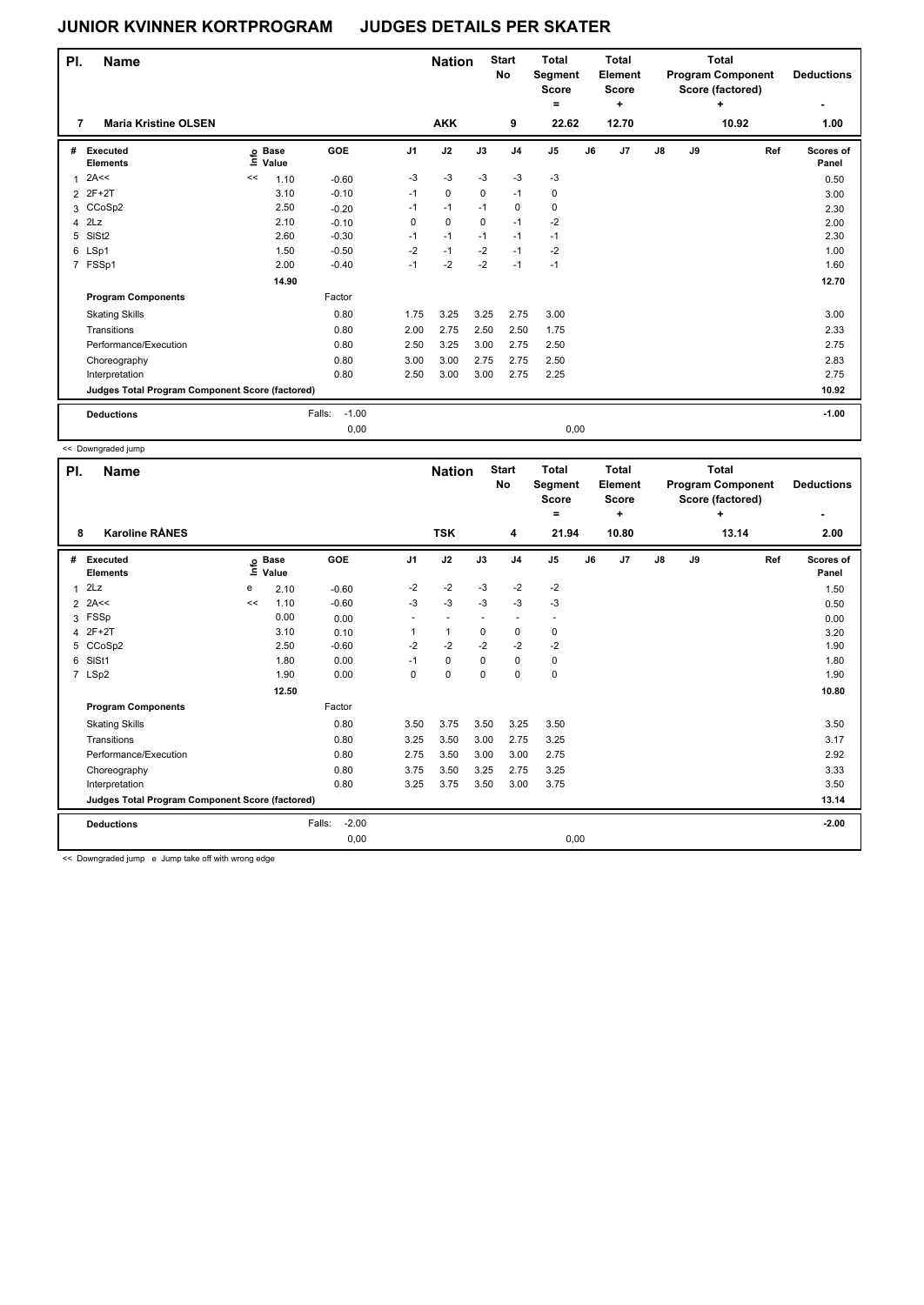| PI.            | <b>Name</b>                                     |   |                   |         |                | <b>Nation</b>            |             | <b>Start</b><br>No | <b>Total</b><br>Segment<br><b>Score</b><br>= |      | Total<br>Element<br><b>Score</b><br>÷ |               |    | Total<br><b>Program Component</b><br>Score (factored)<br>٠ | <b>Deductions</b>  |
|----------------|-------------------------------------------------|---|-------------------|---------|----------------|--------------------------|-------------|--------------------|----------------------------------------------|------|---------------------------------------|---------------|----|------------------------------------------------------------|--------------------|
| 9              | <b>Ida Marie MOEN</b>                           |   |                   |         |                | <b>OSK</b>               |             | $\mathbf{2}$       | 21.92                                        |      | 10.30                                 |               |    | 11.62                                                      | 0.00               |
| #              | Executed<br><b>Elements</b>                     |   | e Base<br>⊆ Value | GOE     | J <sub>1</sub> | J2                       | J3          | J <sub>4</sub>     | J <sub>5</sub>                               | J6   | J7                                    | $\mathsf{J}8$ | J9 | Ref                                                        | Scores of<br>Panel |
|                | $2Lo+2T$                                        |   | 3.10              | $-0.10$ | 0              | $\mathbf 0$              | $-1$        | 0                  | $-1$                                         |      |                                       |               |    |                                                            | 3.00               |
| $\overline{2}$ | 1A                                              |   | 1.10              | $-0.60$ | $-3$           | $-3$                     | $-3$        | $-3$               | $-3$                                         |      |                                       |               |    |                                                            | 0.50               |
| 3              | FSSp                                            |   | 0.00              | 0.00    | ٠              | $\overline{\phantom{a}}$ | $\sim$      | $\sim$             | $\sim$                                       |      |                                       |               |    |                                                            | 0.00               |
|                | 4 2Lz                                           | e | 2.10              | $-0.90$ | $-3$           | $-3$                     | $-3$        | $-3$               | $-3$                                         |      |                                       |               |    |                                                            | 1.20               |
|                | 5 CCoSp3                                        |   | 3.00              | $-0.30$ | $-1$           | $-1$                     | $-1$        | $-1$               | $-1$                                         |      |                                       |               |    |                                                            | 2.70               |
|                | 6 SISt1                                         |   | 1.80              | $-0.40$ | $-2$           | $-1$                     | $-1$        | $\Omega$           | $-2$                                         |      |                                       |               |    |                                                            | 1.40               |
|                | 7 LSp1                                          |   | 1.50              | 0.00    | 0              | $\pmb{0}$                | $\mathbf 0$ | $\mathbf 0$        | $\mathbf{1}$                                 |      |                                       |               |    |                                                            | 1.50               |
|                |                                                 |   | 12.60             |         |                |                          |             |                    |                                              |      |                                       |               |    |                                                            | 10.30              |
|                | <b>Program Components</b>                       |   |                   | Factor  |                |                          |             |                    |                                              |      |                                       |               |    |                                                            |                    |
|                | <b>Skating Skills</b>                           |   |                   | 0.80    | 2.75           | 3.25                     | 3.25        | 3.00               | 3.25                                         |      |                                       |               |    |                                                            | 3.17               |
|                | Transitions                                     |   |                   | 0.80    | 3.25           | 3.25                     | 2.50        | 2.50               | 2.25                                         |      |                                       |               |    |                                                            | 2.75               |
|                | Performance/Execution                           |   |                   | 0.80    | 3.00           | 3.50                     | 3.00        | 2.75               | 2.50                                         |      |                                       |               |    |                                                            | 2.92               |
|                | Choreography                                    |   |                   | 0.80    | 2.75           | 3.50                     | 2.75        | 2.75               | 2.50                                         |      |                                       |               |    |                                                            | 2.75               |
|                | Interpretation                                  |   |                   | 0.80    | 2.50           | 3.50                     | 3.25        | 3.00               | 2.50                                         |      |                                       |               |    |                                                            | 2.92               |
|                | Judges Total Program Component Score (factored) |   |                   |         |                |                          |             |                    |                                              |      |                                       |               |    |                                                            | 11.62              |
|                | <b>Deductions</b>                               |   |                   |         |                |                          |             |                    |                                              |      |                                       |               |    |                                                            | 0.00               |
|                |                                                 |   |                   | 0,00    |                |                          |             |                    |                                              | 0,00 |                                       |               |    |                                                            |                    |

e Jump take off with wrong edge

| PI.            | Name                                            |         |                            |                   |                | <b>Nation</b> |      | <b>Start</b><br>No | <b>Total</b><br>Segment<br><b>Score</b><br>= |    | <b>Total</b><br>Element<br><b>Score</b><br>÷ |               |    | <b>Total</b><br><b>Program Component</b><br>Score (factored)<br>÷ | <b>Deductions</b><br>٠    |
|----------------|-------------------------------------------------|---------|----------------------------|-------------------|----------------|---------------|------|--------------------|----------------------------------------------|----|----------------------------------------------|---------------|----|-------------------------------------------------------------------|---------------------------|
| 10             | Victoria HØGTUN                                 |         |                            |                   |                | <b>AKK</b>    |      | 8                  | 20.96                                        |    | 10.50                                        |               |    | 11.46                                                             | 1.00                      |
| #              | Executed<br><b>Elements</b>                     |         | e Base<br>≡ Value<br>Value | <b>GOE</b>        | J <sub>1</sub> | J2            | J3   | J <sub>4</sub>     | J <sub>5</sub>                               | J6 | J7                                           | $\mathsf{J}8$ | J9 | Ref                                                               | <b>Scores of</b><br>Panel |
| 1              | 2Lz                                             | $\,<\,$ | 1.50                       | $-0.90$           | $-3$           | $-3$          | $-3$ | $-2$               | -3                                           |    |                                              |               |    |                                                                   | 0.60                      |
| $\overline{2}$ | $2S+2T$                                         |         | 2.60                       | 0.00              | 1              | 0             | 0    | 0                  | 0                                            |    |                                              |               |    |                                                                   | 2.60                      |
| 3              | FSSp1                                           |         | 2.00                       | $-0.80$           | $-2$           | $-3$          | $-3$ | $-2$               | $-3$                                         |    |                                              |               |    |                                                                   | 1.20                      |
| 4              | SISt1                                           |         | 1.80                       | $-0.20$           | $-1$           | $-1$          | $-1$ | 0                  | 0                                            |    |                                              |               |    |                                                                   | 1.60                      |
| 5              | 1A                                              |         | 1.10                       | $-0.60$           | $-3$           | $-3$          | $-3$ | $-3$               | $-3$                                         |    |                                              |               |    |                                                                   | 0.50                      |
| 6              | CCoSp3                                          |         | 3.00                       | $-0.20$           | $-1$           | $\mathbf 0$   | $-1$ | $\mathbf 0$        | $-1$                                         |    |                                              |               |    |                                                                   | 2.80                      |
|                | 7 LSp1                                          |         | 1.50                       | $-0.30$           | $-1$           | $-1$          | $-1$ | $-1$               | $-2$                                         |    |                                              |               |    |                                                                   | 1.20                      |
|                |                                                 |         | 13.50                      |                   |                |               |      |                    |                                              |    |                                              |               |    |                                                                   | 10.50                     |
|                | <b>Program Components</b>                       |         |                            | Factor            |                |               |      |                    |                                              |    |                                              |               |    |                                                                   |                           |
|                | <b>Skating Skills</b>                           |         |                            | 0.80              | 3.50           | 3.50          | 3.50 | 3.00               | 3.00                                         |    |                                              |               |    |                                                                   | 3.33                      |
|                | Transitions                                     |         |                            | 0.80              | 2.25           | 3.00          | 2.50 | 2.25               | 2.25                                         |    |                                              |               |    |                                                                   | 2.33                      |
|                | Performance/Execution                           |         |                            | 0.80              | 2.25           | 3.25          | 3.00 | 2.75               | 3.00                                         |    |                                              |               |    |                                                                   | 2.92                      |
|                | Choreography                                    |         |                            | 0.80              | 3.00           | 3.00          | 2.75 | 2.75               | 2.50                                         |    |                                              |               |    |                                                                   | 2.83                      |
|                | Interpretation                                  |         |                            | 0.80              | 2.75           | 3.25          | 3.00 | 3.00               | 2.75                                         |    |                                              |               |    |                                                                   | 2.92                      |
|                | Judges Total Program Component Score (factored) |         |                            |                   |                |               |      |                    |                                              |    |                                              |               |    |                                                                   | 11.46                     |
|                | <b>Deductions</b>                               |         |                            | $-1.00$<br>Falls: |                |               |      |                    |                                              |    |                                              |               |    |                                                                   | $-1.00$                   |
|                |                                                 |         |                            | 0,00              |                |               |      |                    | 0,00                                         |    |                                              |               |    |                                                                   |                           |

< Under-rotated jump